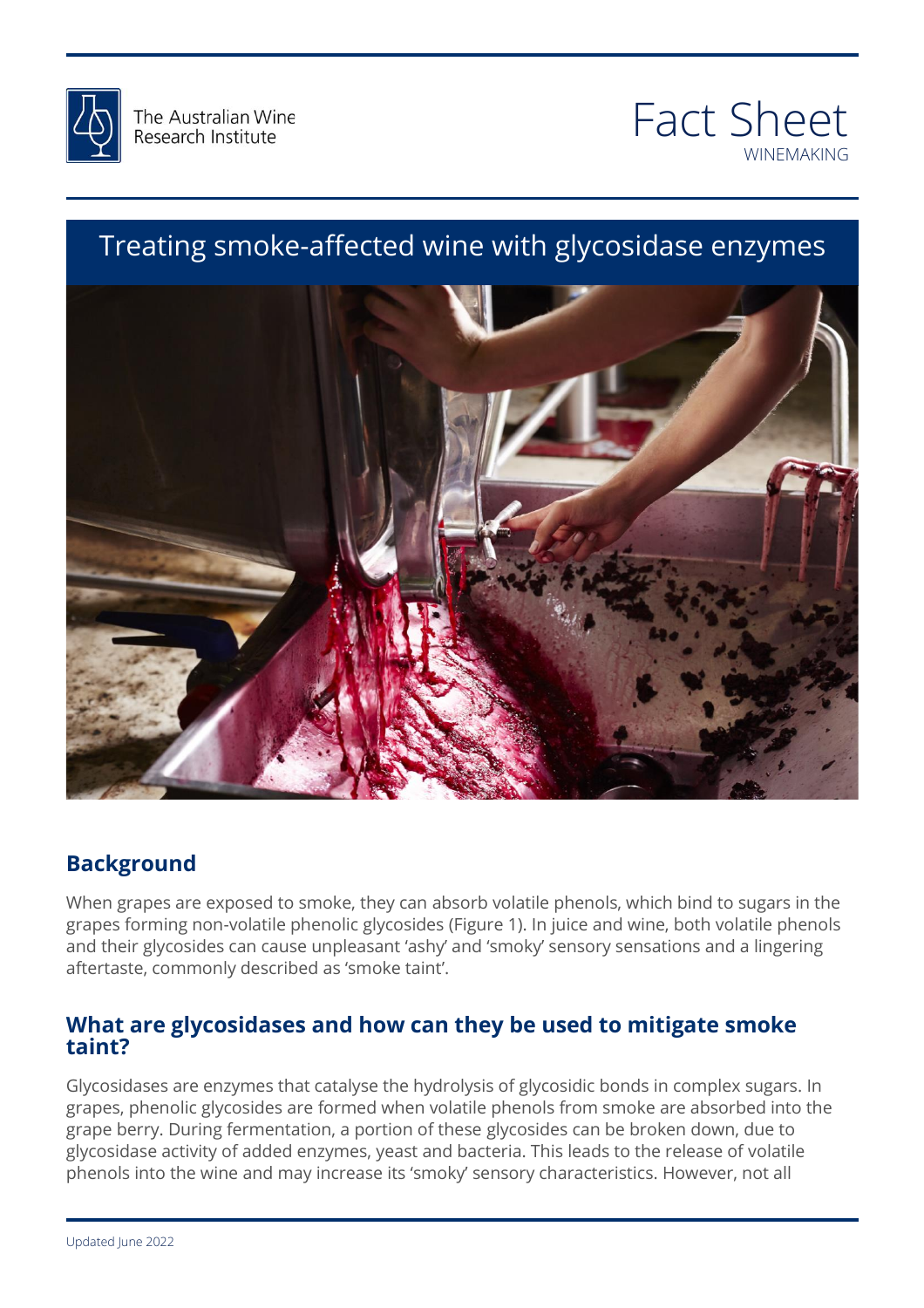

# Fact Sheet WINEMAKING

phenolic glycosides are degraded during fermentation and as such they can remain in finished wine. Their presence in wine can be problematic as they can gradually hydrolyse during ageing and storage to release volatile phenols. For example, they could also pose a problem if present in sparkling base wines as the secondary fermentation might further degrade the phenolic glycosides and release additional volatile phenols into the sparkling wine. Furthermore, there is potential for phenolic glycosides to undergo in-mouth release during consumption due to the presence of glycosidases in human saliva (Parker et al. 2012, Mayr et al. 2014, Parker et al. 2020).

Consequently, the motivation for using glycosidase enzymes to combat smoke taint in wine is to reduce the concentrations of phenolic glycosides by cleavage of their sugar units releasing volatile phenols at early stages of winemaking. The volatile phenols can then be removed by treating with activated carbon or nanofiltration. Trials were conducted to investigate the viability of using commercially available glycosidases to treat smoke-affected wines.



**Figure 1.** Schematic describing the formation of phenolic glycosides from volatile phenols (VPs)<br>contained in smoke and sugars present in grapes and their degradation back to volatile phenols via **Figure 1.** Schematic describing the formation of phenolic glycosides from volatile phenols (VPs) glycosidase activity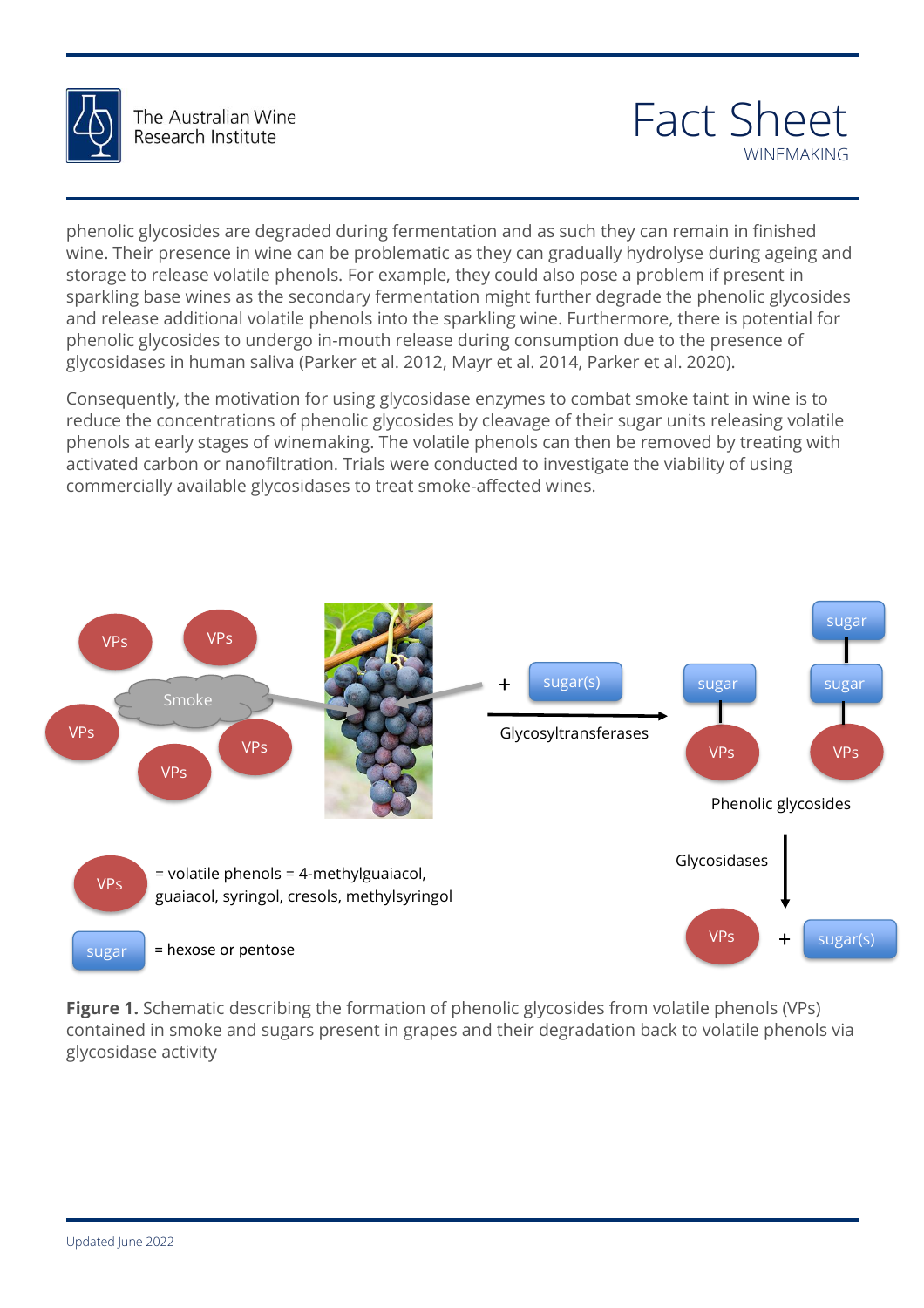

### **Assessing the performance of glycosidases in treating smoke-affected wine**

#### *Glycosidases and wine types evaluated*

Smoke-affected Chardonnay, Pinot Noir, Tempranillo, Durif, Shiraz and Muscat wines were treated with commercially available glycosidases in a commercial winery. The list of glycosidases evaluated, their manufacturer/supplier and the dose rates applied are listed in Table 1. Wines were typically treated at 15-17°C and glycosidase contact time varied from 2 to 8 weeks (typically a minimum of 3 weeks).

| Glycosidase    | <b>Manufacturer (supplier)</b> | <b>Product name</b>                | Dose rate  |
|----------------|--------------------------------|------------------------------------|------------|
|                | Erbslöh (Victus International) | Trenolin <sup>®</sup> Bouquet PLUS | $15$ mL/hL |
| $\mathcal{P}$  | <b>DSM</b>                     | Rapidase Revelation Aroma          | 3 g/hL     |
| 3              | Vason                          | Zimarom                            | 3 g/hL     |
| $\overline{4}$ | Martin Vialatte (Grapeworks)   | Viazym Aroma                       | 5 g/hL     |

#### *Table 1. Glycosidases evaluated in smoke taint remediation trials and dose rates applied*

#### *Impact on smoke compounds and wine sensory characteristics*

the anything for smoke aroma and smoke flavour for all wines treated with glycosidases are<br>provided in Table 2. The sum of the volatile phenols (n=7) and sum of the phenolic glycosides (n=6), along with the provided in Table 2.

The concentrations of the six phenolic glycosides analysed were reduced by 30-100% (average 67%)<br>with glycosidase treatment. The variation observed was influenced by the glycosidase used as well with glycosidase treatment. The variation observed was influenced by the glycosidase used as well as treatment temperature, glycosidase contact time and wine type.

The Muscat wine (18.4 v/v% alcohol) had the lowest reduction, probably a consequence of the low wine storage temperature (only 12°C) and elevated sugar levels (i.e. 321 g/L) of this style, which likely inhibits glycosidase activity.

likely inhibits glycosidase activity.<br>Of the four glycosidases evaluated, glycosidase 1 was the most effective at reducing the concentrations of the phenolic glycosides as it could degrade the rutinosides (RGs) in addition to<br>the gentiobiosides (GGs, glucose-glucose). The other three glycosidases were only able to degrade<br>the gentiobiosides These Glycosidase 1 reduced the concentrations of the six phenolic glycosides to below 1 in Chardonnay,<br>Pinot Noir (wine 1) and Pinot Noir/Chardonnay wines after a contact time of 8 weeks at 17°C.<br>And With Minimum of the state o concentrations of the phenolic glycosides as it could degrade the rutinosides (RGs) in addition to the gentiobiosides. These results support previous research findings (Culbert et al. 2020). Pinot Noir (wine 1) and Pinot Noir/Chardonnay wines after a contact time of 8 weeks at 17°C. Additional time course studies of these wines indicated that >90% of these phenolic glycosides were already broken down after a contact time of 3 weeks at 17°C.

Glycosidases 2, 3 and 4 behaved very similarly (both chemically and sensorially), and wines treated with those three glycosidases were blended prior to bottling and formal sensory evaluation.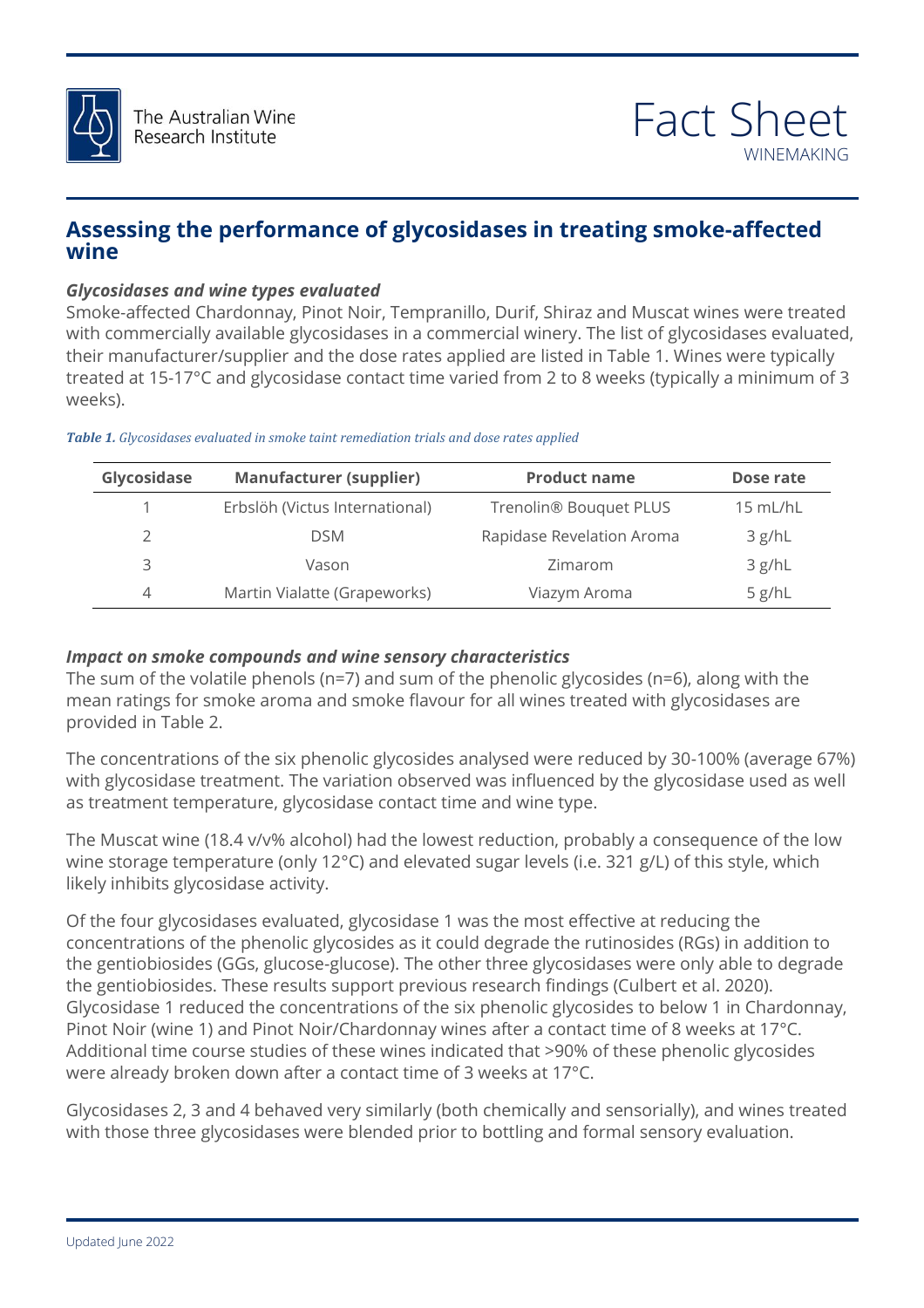

*Table 2. Sum of volatile phenols, sum of phenolic glycosides and mean ratings for smoke aroma and smoke flavour for each of the control wines and wines treated with glycosidases*

| <b>Treatment</b>                  | Sum of<br>volatile<br>phenols,<br>µg/L<br>$(n=7)$ | Sum of<br>phenolic<br>glycosides,<br>µg/L<br>$(n=6)$ | <b>Smoke</b><br>aroma | <b>Smoke</b><br>flavour | <b>Significantly</b><br>different from<br>the control*? |
|-----------------------------------|---------------------------------------------------|------------------------------------------------------|-----------------------|-------------------------|---------------------------------------------------------|
| <b>Chardonnay wine</b>            |                                                   |                                                      |                       |                         |                                                         |
| Control                           | 6                                                 | 70                                                   | 0.80                  | 1.46                    |                                                         |
| Glycosidase 1                     | 18                                                | <1                                                   | 1.62                  | 3.25                    | Yes, flavour only                                       |
| Glycosidases 2-4                  | 19                                                | 23                                                   | 3.22                  | 4.42                    | Yes, aroma and flavour                                  |
| <b>Pinot Noir wine 1</b>          |                                                   |                                                      |                       |                         |                                                         |
| Control                           | 9                                                 | 81                                                   | 1.58                  | 1.90                    |                                                         |
| Glycosidase 1                     | 22                                                | <1                                                   | 1.39                  | 3.17                    | Yes, flavour only                                       |
| Glycosidases 2-4                  | 29                                                | 29                                                   | 2.03                  | 3.17                    | Yes, flavour only                                       |
| <b>Pinot Noir/Chardonnay wine</b> |                                                   |                                                      |                       |                         |                                                         |
| Control                           | 15                                                | 119                                                  | 1.00                  | 1.51                    |                                                         |
| Glycosidase 1                     | 32                                                | <1                                                   | 2.57                  | 4.04                    | Yes, aroma and flavour                                  |
| Glycosidases 2-4                  | 29                                                | 39                                                   | 2.73                  | 4.18                    | Yes, aroma and flavour                                  |
| <b>Pinot Noir wine 2</b>          |                                                   |                                                      |                       |                         |                                                         |
| Control                           | 43                                                | 55                                                   | 1.18                  | 2.20                    |                                                         |
| Glycosidase 1                     | 43                                                | 21                                                   | 1.77                  | 2.75                    | <b>No</b>                                               |
| <b>Tempranillo wine</b>           |                                                   |                                                      |                       |                         |                                                         |
| Control                           | 26                                                | 126                                                  | 0.89                  | 1.39                    |                                                         |
| Glycosidase 1                     | 25                                                | 57                                                   | 1.58                  | 2.87                    | Yes, flavour only                                       |
| <b>Durif wine</b>                 |                                                   |                                                      |                       |                         |                                                         |
| Control                           | 24                                                | 395                                                  | 0.15                  | 0.75                    |                                                         |
| Glycosidase 1 + Fenol Free        | 31                                                | 189                                                  | 1.39                  | 2.51                    | Yes, aroma and flavour                                  |
| <b>Shiraz wine</b>                |                                                   |                                                      |                       |                         |                                                         |
| Control                           | 56                                                | 161                                                  | 0.42                  | 1.19                    |                                                         |
| Glycosidase 3 + PROVGREEN         | 56                                                | 92                                                   | 1.12                  | 1.56                    | <b>No</b>                                               |
| <b>Muscat wine</b>                |                                                   |                                                      |                       |                         |                                                         |
| Control                           | 36                                                | 230                                                  | 1.27                  | 1.25                    |                                                         |
| Glycosidase 1 + Granucol GE       | 36                                                | 162                                                  | 1.68                  | 2.18                    | Yes, flavour only                                       |
|                                   |                                                   |                                                      |                       |                         |                                                         |

\*Based on the sensory ratings for smoke aroma and smoke flavour;

Glycosidase 1 = Erbsloh Trenolin Bouquet Plus 15 mL/hL; Glycosidase 2 = DSM Rapidase Revelation Aroma 3 g/hL; Glycosidase 3 = Vason Zimarom 3 g/hL; Glycosidase 4 = Martin Vialatte Viazym Aroma 5 g/hL;

Glycosidases 2-4 refer to a blended wine containing an equal proportion of wines individually treated with glycosidases 2, 3 and 4. Sum of volatile phenols = additive concentrations (in µg/L) of 4-methylguaiacol, guaiacol, *o*-cresol, *p*-cresol, *m*-cresol, syringol and 4 methylsyringol; sum of phenolic glycosides = additive concentrations (in µg/L SyGG equivalents) of Syringol gentiobioside (SyGG), methylsyringol gentiobioside (MSyGG), phenol rutinoside (PhRG), cresol rutinoside (CrRG), guaiacol rutinoside (GuRG) and 4 methylguaiacol rutinoside (MGuRG).

Fenol Free, PROVGREEN and Granucol GE were dosed at 0.5, 0.4 and 0.5 g/L, respectively.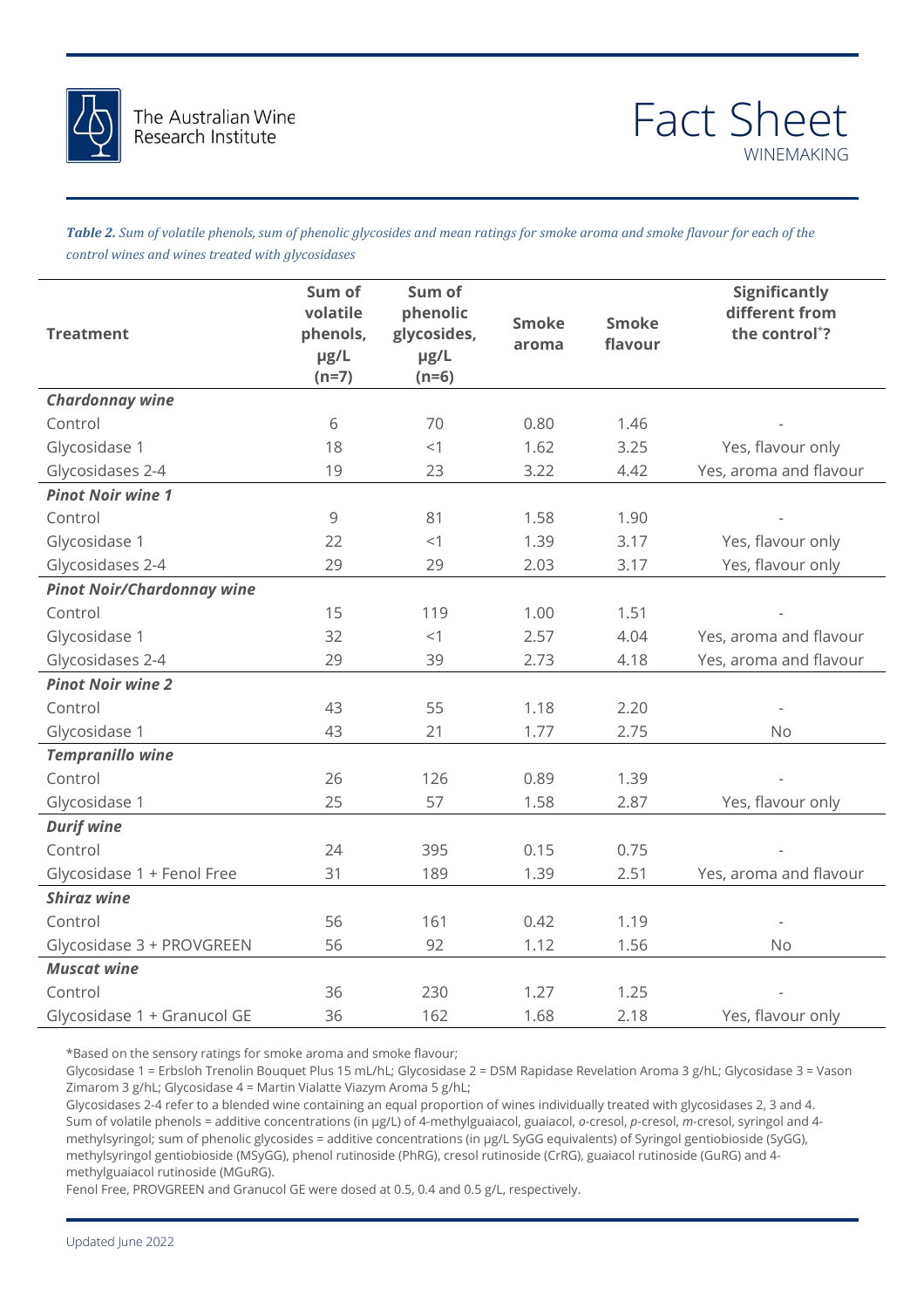

# Fact Sheet WINEMAKING

Despite the reductions in phenolic glycoside concentrations observed in all wines, an increase in the concentrations of volatile phenols was only seen for 50% of the wines. As the six phenolic glycosides reported are disaccharides (two sugar units attached to one volatile phenol molecule) it is possible that the observed reductions in their concentrations without a corresponding increase in the concentrations of volatile phenols may have resulted from cleavage of one sugar unit to form the corresponding monoglucosides (one sugar unit attached to one volatile phenol molecule) rather than cleavage of both sugars to release the volatile phenols. This phenomenon has been observed in previous investigations (Culbert et al. 2020) but why it occurs in some wines and not others is unknown.

concentrations post-glycosidase treatment were likely higher than those measured after the<br>secondary treatment. The ratings for smoke aroma and smoke flavour were higher for all wines  $\frac{1}{2}$ It should also be highlighted that the direct influence of the glycosidase treatment alone on smoke compounds in the Durif, Shiraz and Muscat wines is unknown as they underwent further treatment with products that can absorb volatile phenols (see Table 2). For these wines, the volatile phenol secondary treatment. The ratings for smoke aroma and smoke flavour were higher for all wines treated with glycosidases, and in most instances these increases were statistically significant for one or both sensory attributes.

#### *Impact of dose rate and wine temperature*

The length of time needed for glycosidase enzymes to reduce the concentrations of phenolic<br>glycosides in smoke-affected wine is influenced by the enzyme dose rate and wine temperature, glycosidase enzyme activity occurs within three weeks at the highest recommended dose. Contact<br>time beyond three weeks can provide further benefit for the slower acting glycosidases (i.e. The length of time needed for glycosidase enzymes to reduce the concentrations of phenolic with performance accelerated as both factors increase. At a wine temperature of 17°C, most time beyond three weeks can provide further benefit for the slower acting glycosidases (i.e. glycosidases 2-4) but is less beneficial for the faster-acting glycosidase 1.

else that we can be can that we can be called that we can be called that wine similar glycosidase activity was observed in smoke-affected wine after one week at 25°C compared temperature. Therefore, while higher wine temperatures can reduce the required contact time for<br>the glycosidase enzymes, it may be more practical to keep wine at lower temperature (15-17°C) and need before the to three weeks at 17°C, indicating that eventually the glycosidases 'catch up' at lower wine temperature. Therefore, while higher wine temperatures can reduce the required contact time for extend contact times and/or increase enzyme dose rate to ensure wine integrity is maintained.

## **Conclusions/recommendations**

In all instances where glycosidases were the sole treatment, there was an increase in ratings for<br>smoke aroma and smoke flavour compared to the control wine and in most instances these mercases were statistically significant. An increase in the perception of smoke characters following<br>the use of glycosidases was often associated with an increase in the concentration of volatile<br>phenols. Unless glycosidas smoke aroma and smoke flavour compared to the control wine and in most instances these increases were statistically significant. An increase in the perception of smoke characters following phenols. Unless glycosidases are used prior to an additional treatment to reduce the concentrations of volatile phenols, glycosidase treatment alone may exacerbate the perception of smoke taint. Further research is being undertaken to determine the stability of phenolic glycosides during bottle ageing to further evaluate potential benefits from reducing the concentration of these compounds in wine.